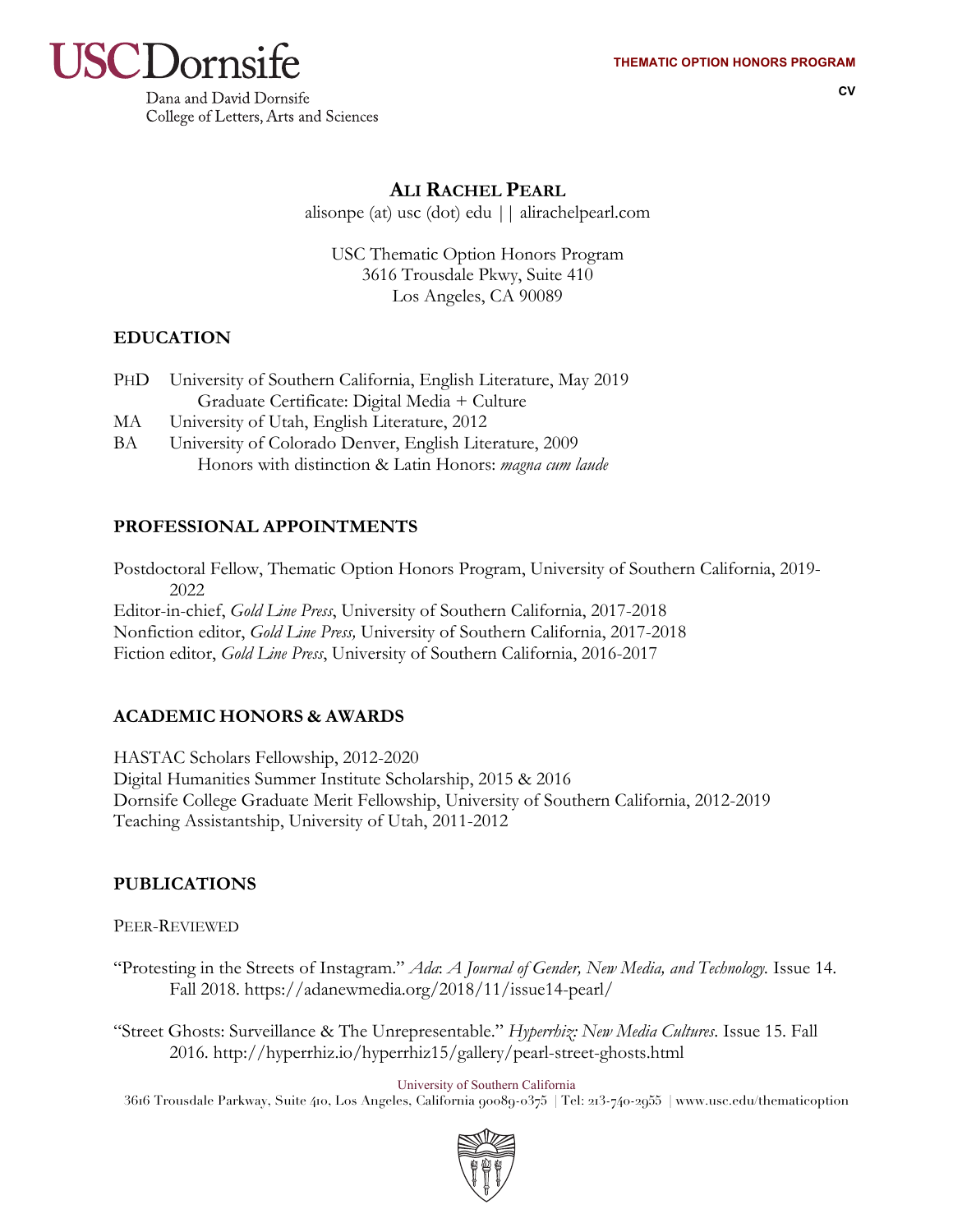EDITORIALLY REVIEWED

"Out in this Desert, V.2." *Kenyon Review Online*. 2020. Nonfiction.

"Trees, Familial." *The Journal*. Issue 42.4. 2018. Nonfiction.

"Aphanizomenon flos-aquae." *Cosmonauts Avenue*. 2018. Poetry.

"Out in this Desert, V.1." *Halophyte*. Issue 0. 2017. Nonfiction.

"Black Hole." *Geometry*. Issue 1. 2017. Nonfiction.

"Blood/Lines." *DIAGRAM*. Issue 16.3. 2016. Interactive fiction.

"What Is Not The Moon Will Only Make You Farther." *Hobart*. 2016. Nonfiction.

- "In the Town of Milkcarton Kids." *Redivider*. Blurred Genre Contest Winner. Issue 13.2. 2016. Fiction.
- "Living in Unwitting Denial." ("On Tinder, Off Sex" online) *The New York Times*. 2015. Nonfiction. (Translated into Portuguese for *Diario de Noticias*)
- "[Double] Negative[s]." *Pilot Light*. Issue 5. 2014. Critical essay.
- "Manifesto for the Desert." LIES/ISLE. Issue 7. 2013. Hybrid genre.
- "Proliferation of Cognate." *The Fiddleback*. Issue 3.3. 2013. Nonfiction.

"Tribute to Jake Adam York." *The Volta*. Issue 26. 2013. Nonfiction.

#### BOOK REVIEWS

"Review of Xhenet Aliu's *Domesticated Wild Things*." *The Journal*. Issue 38.1. 2014

"13 Notes for Reading Mario Benedetti's *The Rest is Jungle & Other Stories*." *Quarterly West*. Issue 77. 2013

### **PRESENTATIONS (NATIONAL & INTERNATIONAL)**

- "Action Research for Everyone: A Model for Entering Disciplinary Conversations," Conference on College Composition and Communication, University of Southern California, December 18- 19, 2020 (virtual presentation)
- "The Post-Pandemic Panopticon: Critical Questions for Facial Recognition Technology in Higher Education," Society for Research into Higher Education, *Digital Technology And The Post-Pandemic University*, University of Cambridge, October 21, 2020 (virtual presentation)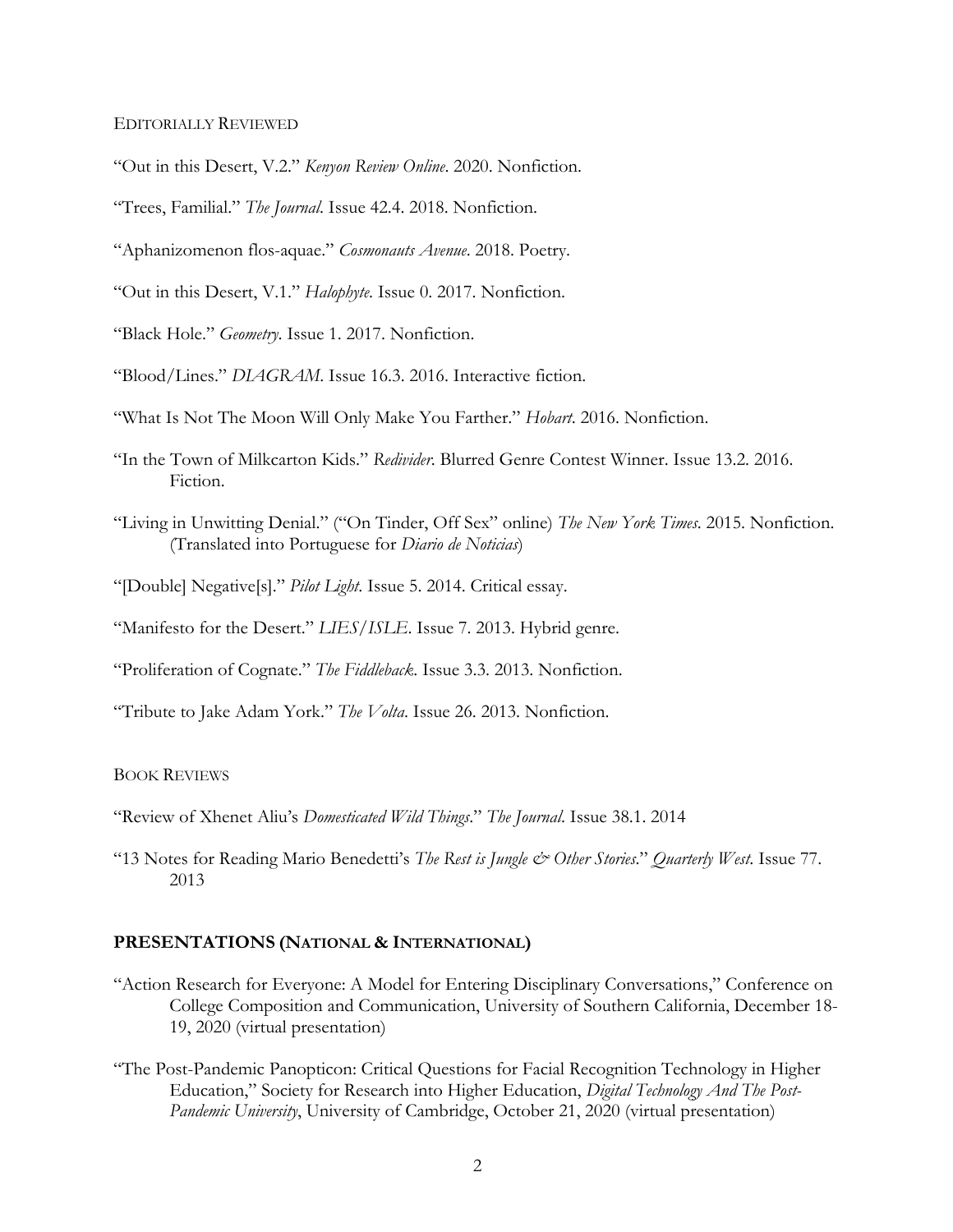- "Writing the Future: Racial Embodiment in VR," *Electronic Literature Organization Conference*, Université du Québec à Montréal, August 13-17, 2018
- "Archival Futures: Anti-Racist and Decolonial Archives," *HASTAC 2017: The Possible Worlds of Digital Humanities*, Florida Interactive Entertainment Academy, November 2-4, 2017
- "Possibilities and Realities of Digital Humanities Across Disciplines," *HASTAC 2017: The Possible Worlds of Digital Humanities*, Florida Interactive Entertainment Academy, November 2-4, 2017
- "Recounting its Presence on the Syllabus: White Imaginaries and Creative Writing Professionalization," *Thinking Its Presence 2017: The Ephemeral Archive*, University of Arizona, October 19-21, 2017
- "Digital Shrapnel: Violence, Time, Memory, and Forgetting in 'From then on Fire,'" *Electronic Literature Organization Conference*, University Fernando Pessoa, July 18-22, 2017
- "Disrupting Masculinity: On Kate Durbin's 'The Supreme Gentleman,'" *Friends of English Southland Graduate Conference: Critical Recursions*, UCLA, June 9-10, 2017
- "Street Ghosts," *Electronic Literature Organization Conference*, University of Victoria, June 10-12, 2016
- "Street Ghosts: Surveillance & the Unepresentable," *(dis)junctions 2015: Strange Bedfellows*, UC Riverside, November 2-3, 2015
- "(Dis)Embodiment: Digital Performance Remix," *&Now Festival of New Writing*, California Institute of the Arts, March 25-28, 2015
- "The Politics of Archiving the Street," *Abiding Cities, Remnant Sites*, The Graduate Center, CUNY, November 13-14, 2014
- "Digital Interventions: Crossing the Critical/Creative Divide," *&Now Festival of New Writing*, University of Colorado Boulder, September 26-28, 2013
- "(di)visions of the page: (dis)connecting digital and analog," *&Now Festival of New Writing*, University of California, San Diego, October 13-15, 2011
- "Exploring the Labyrinth: Typography and Reader Engagement in *House of Leaves*," *AAAS Pacific Division*, University of San Diego, June 13, 2011

### **TEACHING EXPERIENCE**

- Postdoctoral Fellow, *Thematic Option Honors Program: Writing Seminars I & II*, University of Southern California, 2019-2022
	- Self designed, self-taught courses:
		- "I Pledge Allegiance," a multimedia course on international, national, and personal conceptions of allegiance as it relates to race, class, gender, and identity, featuring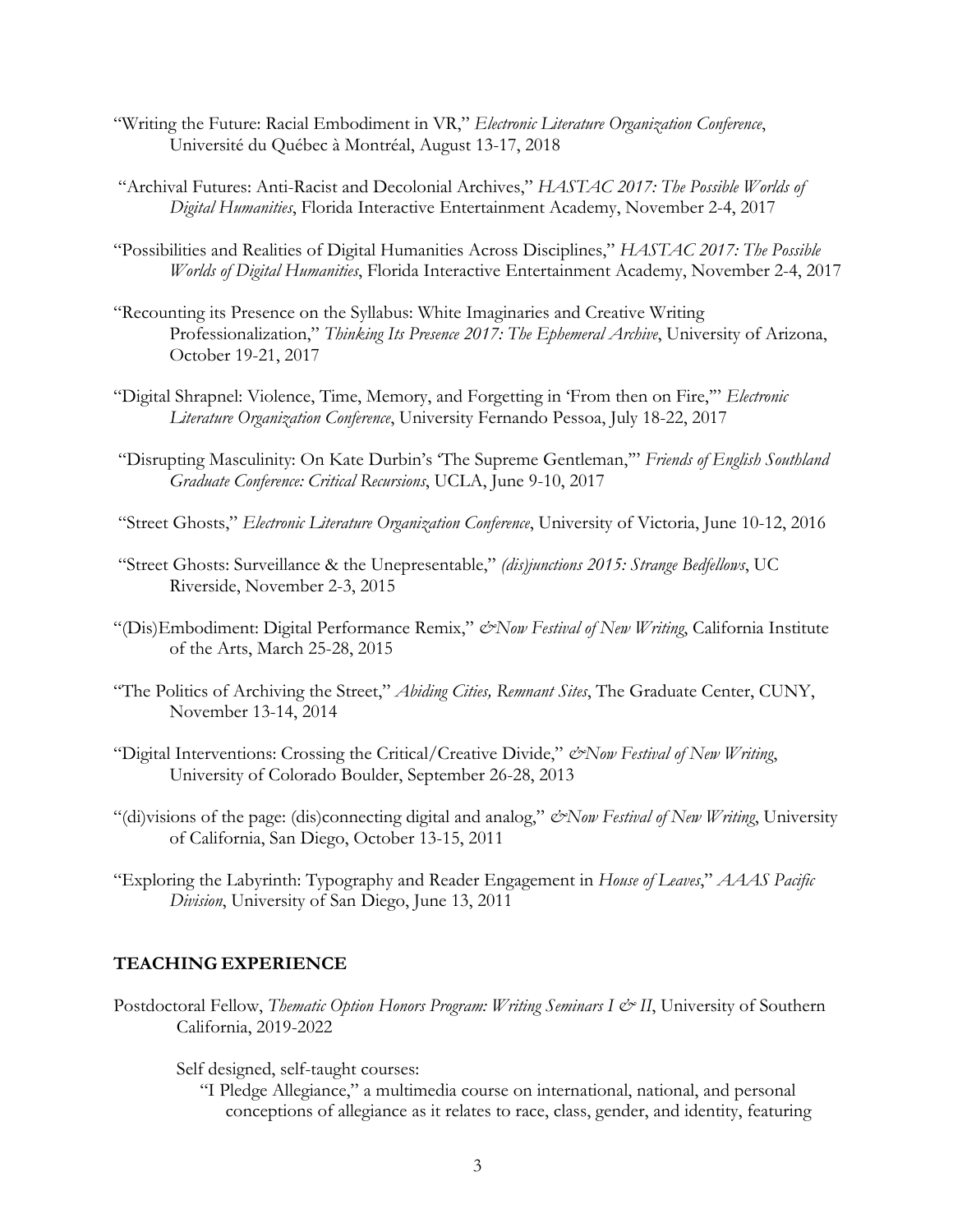work by Claudia Rankine, Louise Erdrich, Mohsin Hamid, Justin Torres, and Bong Joon-Ho

- "Undergrounds," a multimedia course on literal and figurative underground communities, undocumented immigrants, fugitives, refugees, exiles, and marginalized groups, featuring work by Jordan Peele, Fred Moten, Assata Shakur, Colson Whitehead, and Karla Cornejo Villavicencio
- "Thicker than Water: Breaking & Making Family," a multimedia course on redefining kinship outside of the context of heteronormativity and white supremacy, featuring work by Tommy Orange, Nicole Chung, Justin Torrez, and Ava DuVernay
- "The Revolution Will Not Be Televised: Personal & Cultural Rebellion," a multimedia course on the ways in which rebellion has redefined personal and national narratives, featuring work by Toni Morrison, Jimmie Fails, and Christina García

Assistant Lecturer, *Thematic Option Honors Program: Writing Seminars I & II*, University of Southern California, 2014-2016 & 2017-2019

Self designed, self-taught courses:

- "On the Edge: Defining & Traversing Place," a multimedia course on borders, refugees, and immigration, featuring work by Mohsin Hamid, Ryan Coogler, Gloria Anzaldúa, and Micha Cárdenas
- "Deja New: Cultural & Historical Re-Writing" a multimedia course on race and rewriting history featuring work by Toni Morrison, Layli Long Soldier, Kara Walker, and Alan Yang
- "Los Angepocalypse," a literary course on Los Angeles, race, class, and the apocalypse featuring work by Octavia Butler, Karen Tei Yamashita, Paul Beatty, and Salvador Placensia
- "Violence in the Deserts of the American West," a literary course featuring work by Cormac McCarthy, Joan Didion, Claire Vaye Watkins, and Michael Ondaatje

Assistant Lecturer, *Writing & Critical Reasoning*, University of Southern California, 2013-2014

#### Course titles:

"Los Angeles & the American Dream: Writing & Critical Reasoning" "Race & Class in Los Angeles: Writing & Critical Reasoning"

Instructor, *Intermediate Writing*, University of Utah, 2011-2012

### **SERVICE**

SERVICE TO THE PROFESSION

Creator & facilitator, Office Hours Student Programing, Thematic Option Honors, USC, 2020-2021 Policing Working Group, American Association of University Professors, USC, 2020-2021 Dornsife Diversity Equity & Inclusion Caucus, USC, 2020-2021 Co-Organizer, Critical Code Studies Working Group 2018, Humanities and Critical Code Studies (HaCCS), 2018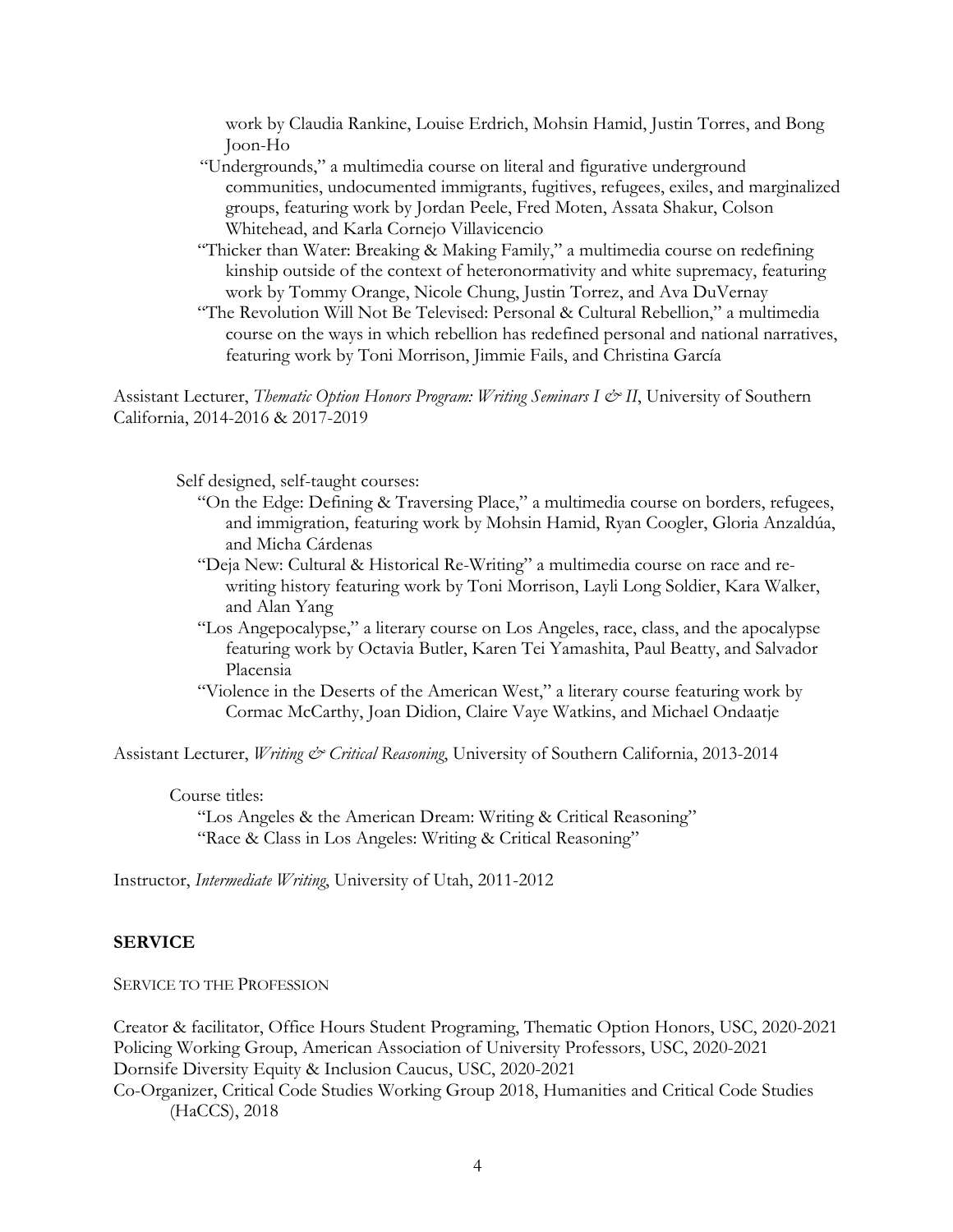Nonfiction reader & social media director, *Gold Line Press*, University of Southern California, 2018— 2019 Fiction reader, *Gold Line Press*, University of Southern California, 2012—2016 Fiction reader, *Quarterly West*, University of Utah, 2011—2012 Fiction editor, Copper Nickel, University of Colorado Denver, 2007-2009

### COMMUNITY INVOLVEMENT

Co-Organizer, Making Our Neighborhood: A Multimedia Arts, Education, & Storytelling Project, Los Angeles 2021 Co-Creator, Los Angeles Node of the Design Justice Network, 2020 After School Tutor, 826LA, Los Angeles, CA, 2012-2020 Curator, Verse X Universe Poetry Reading, Los Angeles, CA, 2018 Volunteer, Legal Aid Pop Up Clinic, Los Angeles, CA, 2017 Writing Mentor, Teens Write Program, SLCC Community Writing Center, UT, 2011-2012 Teaching Assistant, Bad Dog Arts, Salt Lake City, UT, 2011-2012

## **RESIDENCIES**

A-Z West Artist Residency, October—December 2016

## **PROFESSIONAL DEVELOPMENT**

- Participant & Co-Facilitator, Monthly Pedagogy Meeting & Workshop, Thematic Option Honors Program, University of Southern California, 2014-2016 & 2017-present
- Participant, *Feminist Digital Humanities: Theoretical, Social, & Material Engagements*, Instructors: Jacqueline Wernimont & Elizabeth Losh*,* Digital Humanities Summer Institute, University of Victoria, 2016
- Participant, *Advanced Criticism & Authoring of Electronic Literature*, Instructors: Aaron Reed, Digital Humanities Summer Institute, University of Victoria, 2015
- Participant, Introduction to Electronic Literature in DH: Research & Practice, Instructors: Dene Grigar & Davin Heckman, Digital Humanities Summer Institute, University of Victoria, 2015

### **LANGUAGES**

English: native speaker Spanish: conversational/intermediate in reading, speaking, & writing